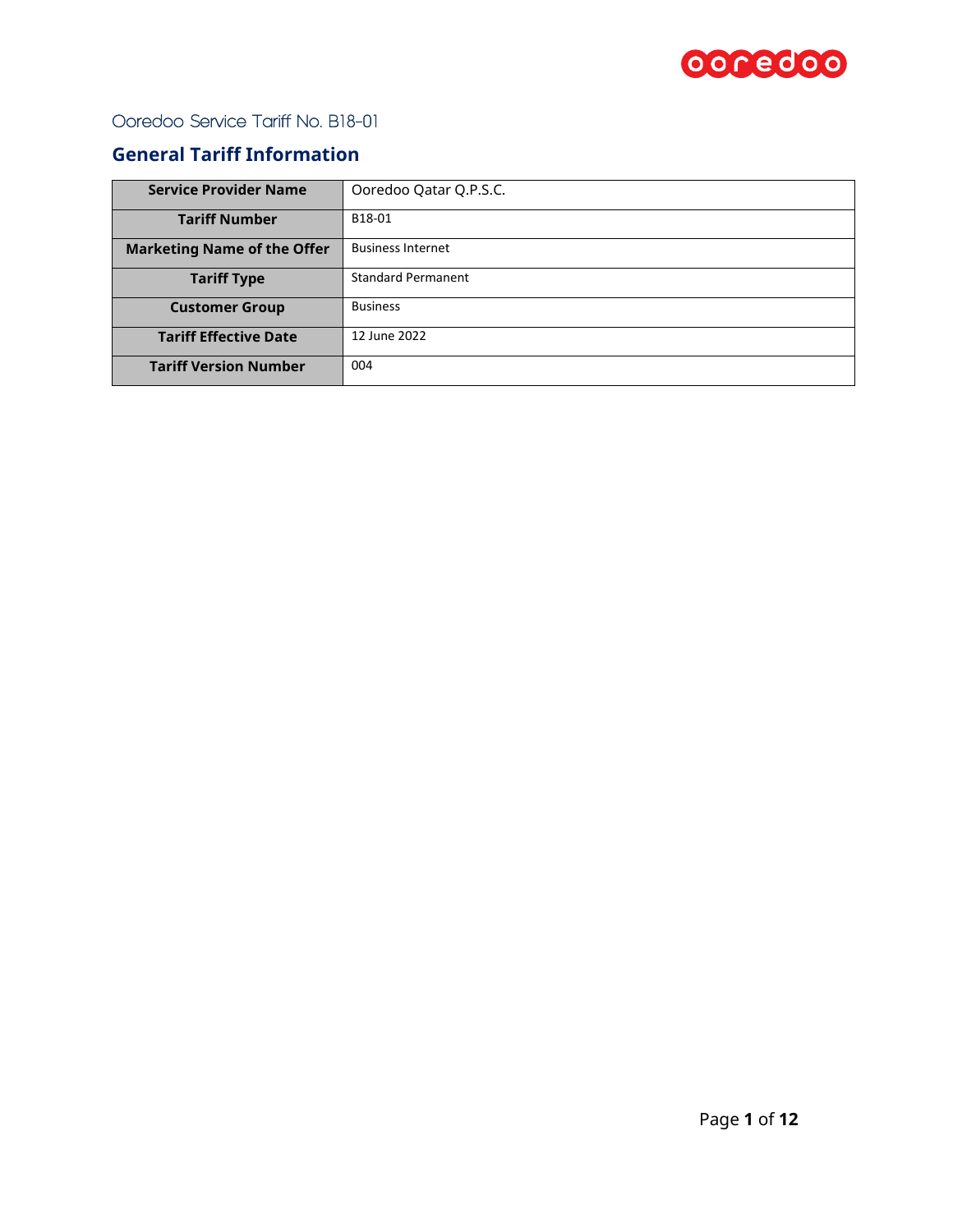

| <b>Contents</b> |
|-----------------|
|-----------------|

| $\mathbf{1}$   |     |  |
|----------------|-----|--|
| $\overline{2}$ |     |  |
| 3              |     |  |
| 4              |     |  |
|                | 4.1 |  |
|                | 4.2 |  |
|                | 4.3 |  |
|                | 4.4 |  |
|                | 4.5 |  |
|                | 4.6 |  |
|                | 4.7 |  |
|                | 4.8 |  |
|                | 4.9 |  |
| 5              |     |  |
| 6              |     |  |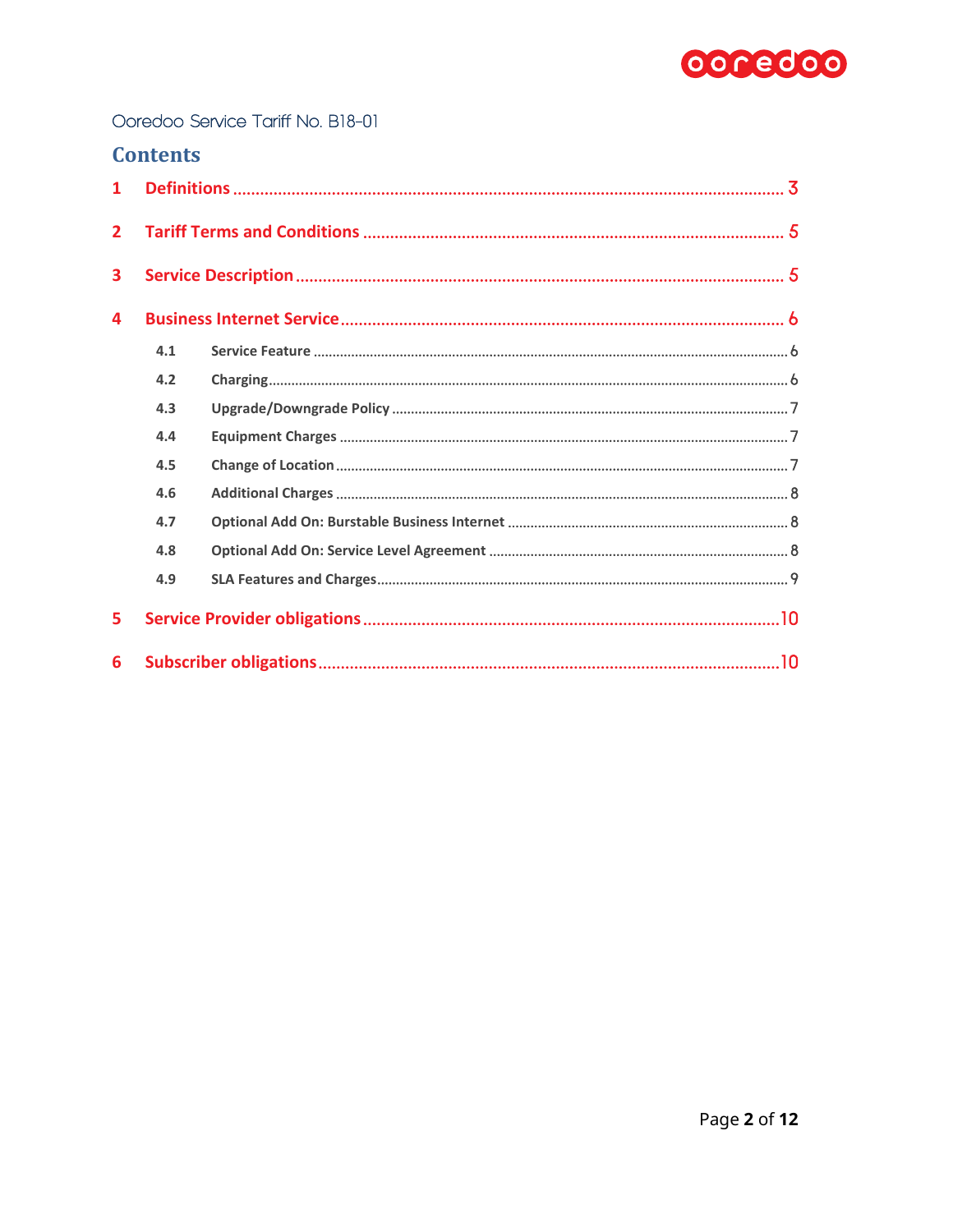

## <span id="page-2-0"></span>1 Definitions

- 1. Demarcation point the point of interface between the Subscriber-managed equipment and the Ooredoo-managed equipment. The Demarcation point is also referred to as the "Service Access Point" (SAP).
- 2. IP Internet Protocol, a network-layer (OSI Layer 3) protocol
- 3. Internet-VPN MPLS based Internet Access.
- 4. MPLS Multi Protocol Label Switching.
- 5. Ooredoo Ooredoo Qatar Q.S.C. (formerly (Qtel) Q.S.C)
- 6. Services –IP VPN network services provided by Ooredoo to the Subscriber.
- 7. Subscriber the person or entity that enters into an agreement with Ooredoo to receive and pay for the Service.
- 8. User the natural person who actually uses the service.
- 9. HTTP Response Time-is the time in second to get a HTTP (Hypertext Transfer Protocol) response from a local server hosted with Ooredoo ISP by sending the request through SLA enabled Business Internet from Customer premises.
- 10. DNS Response Time -is the time taken in second to resolve a DNS (Domain Name System) request to a local server hosted with Ooredoo ISP by sending the request through SLA enabled Business Internet from Customer premises.
- 11. Mean Time to Restore (MTTR) Service Commitment is the average time to restore the service after reporting an incident; this time includes the time to diagnose and locate the fault. The MTTR is measured from time when a Fault Ticket has been logged by Ooredoo Customer Services and to the Fault Ticket has been resolved, which is the time when the Service has been restored and is operational.
- 12. Response Time Commitment is defined as the time taken for the Ooredoo support team to acknowledge the Incident trouble ticket within the response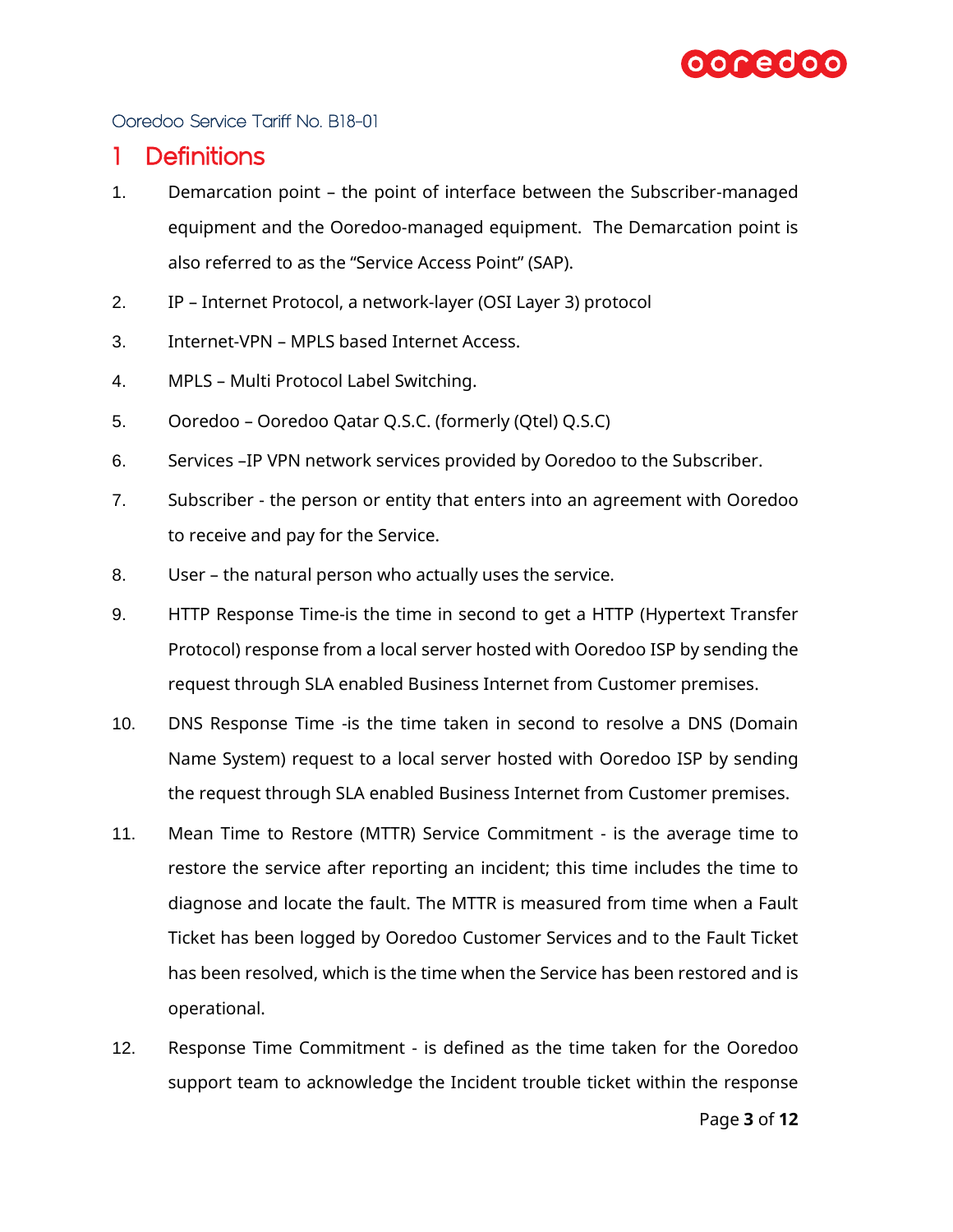

timescales defined in the SLA matrix. This acknowledgement will confirm receipt of the ticket, its Severity and indicate that diagnosis has commenced.

- 13. End to End Client Network Availability-Service Unavailability shall mean a failure resulting in Customer being unable to connect to the Ooredoo Network from Customer's location. Service Unavailability shall not include failure as a result of Ooredoo Network planned/scheduled maintenance, other planned outages, packet loss, problems with Customer's applications, equipment or facilities, acts or omissions of Customer, any use or user of the service authorized by Customer, or Force Majeure.
- 14. Service Restoration Commitment-Service Restoration (SR) Commitment is the commitment from Ooredoo for the restoration of the service in the event of a fault. It is defined in terms of Response Time and Mean Time to Restore Service (MTTR). Service Restoration can include the provision of a Workaround.
- 15. Severity Priority 1 (P1) Major Service affecting -Is an Incident when a Customer Site experiences a total loss of Service. If no correction is immediately available but a Workaround is created, the P1 Incident will be closed and a P2 Incident will be opened. The object is to neutralize a P1 Incident as soon as possible.
- 16. Severity Priority 2 (P2) Partial Service Affecting Is an Incident that results in a partial service degradation of performance or a loss of resilience or redundancy of the Site but which does not result in a total loss of Service.
- 17. Mean Time Between Failures (MTBF) is a measure of reliability of BUSINESS INTERNET service. It's measured as an average time between consecutive failures.
- 18. Workaround Means a temporary repair, neutralization of a fault, modification, alteration, enhancement or replacement to the Service made by Ooredoo pursuant to an Incident which enables the Customer to use the Service in accordance with the specification prior to full correction.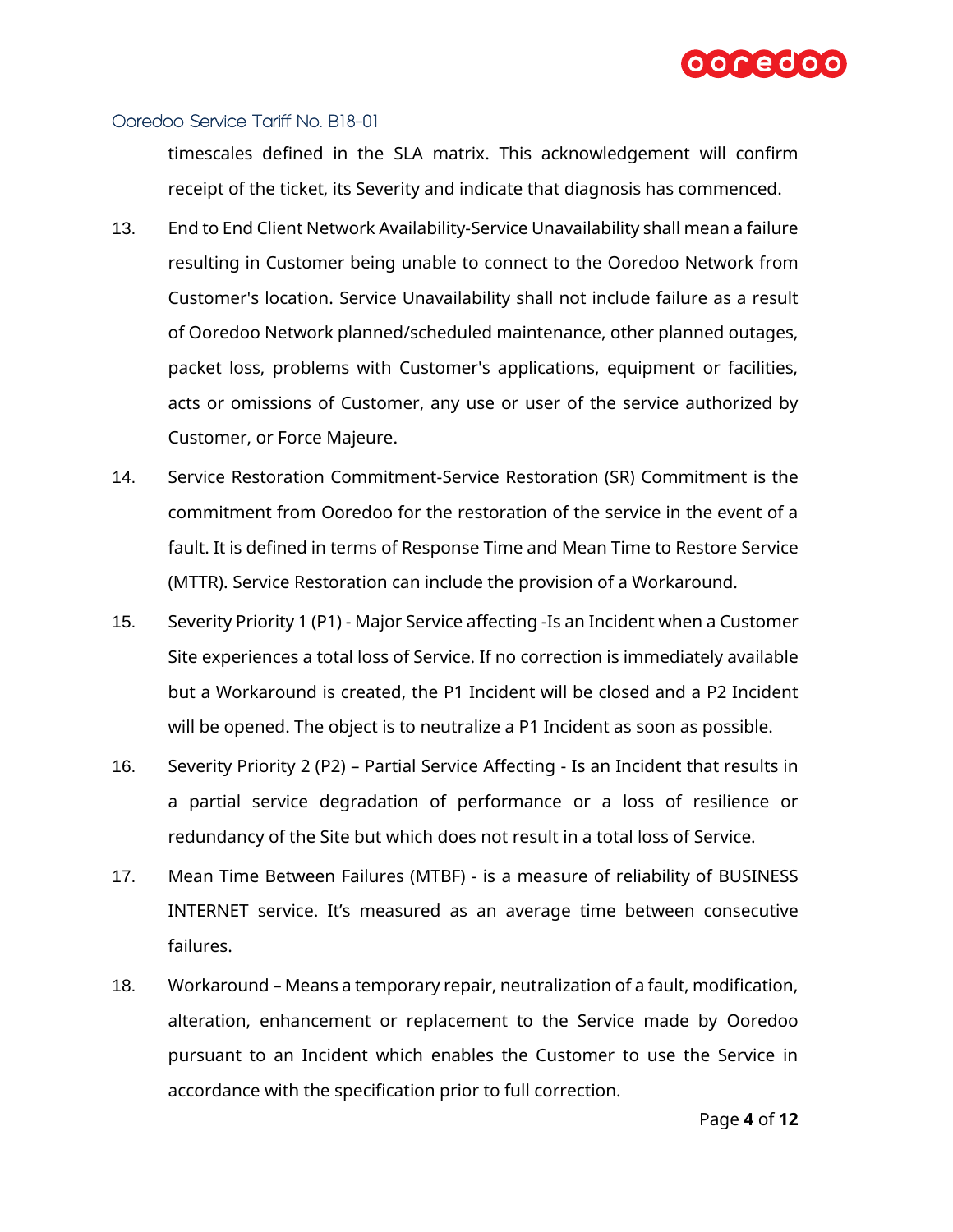

19. City Limit –Means area that falls under Doha and Rayan municipal city limits

# <span id="page-4-0"></span>2 Tariff Terms and Conditions

- 20. This Tariff is for a permanent standard service.
- 21. This Tariff contains rates and charges applicable to the provision of the Business Internet Service.
- 22. This tariff will be effective as of the date established in this tariff and will automatically cease being effective if Ooredoo publishes a new tariff for this service or publishes notification on its webpage that this tariff is no longer effective subject to CRA approval, if required.
- 23. From time to time Ooredoo may publish promotions and readjustments on its webpage or by other means. Such promotions and readjustments will suspend or modify this tariff as specified by Ooredoo as of the date Ooredoo publishes such promotions or readjustments subject to CRA approval, if required.
- 24. These Service terms and conditions are in addition to the terms and conditions specified in Ooredoo's General Terms and Conditions for the Master Services Agreement for Business Telecommunications Services where referenced.

# <span id="page-4-1"></span>3 Service Description

- 25. Business Internet is a dedicated and symmetric Internet connection where the last mile is provisioned over a secure IP connection. Available in bandwidths from 2Mbps up to 10Gbps, Business Internet includes an Advanced Cisco Business Router for business-class service-delivery, as well as a subnet of 8 static (public) IP addresses which can be used for business applications such as for server hosting, VPN tunneling, video-conferencing and application sharing.
- 26. Physical Interfaces

Depending upon customer's requirement and product availed, Ooredoo provide Optical and Electrical interfaces as detailed below: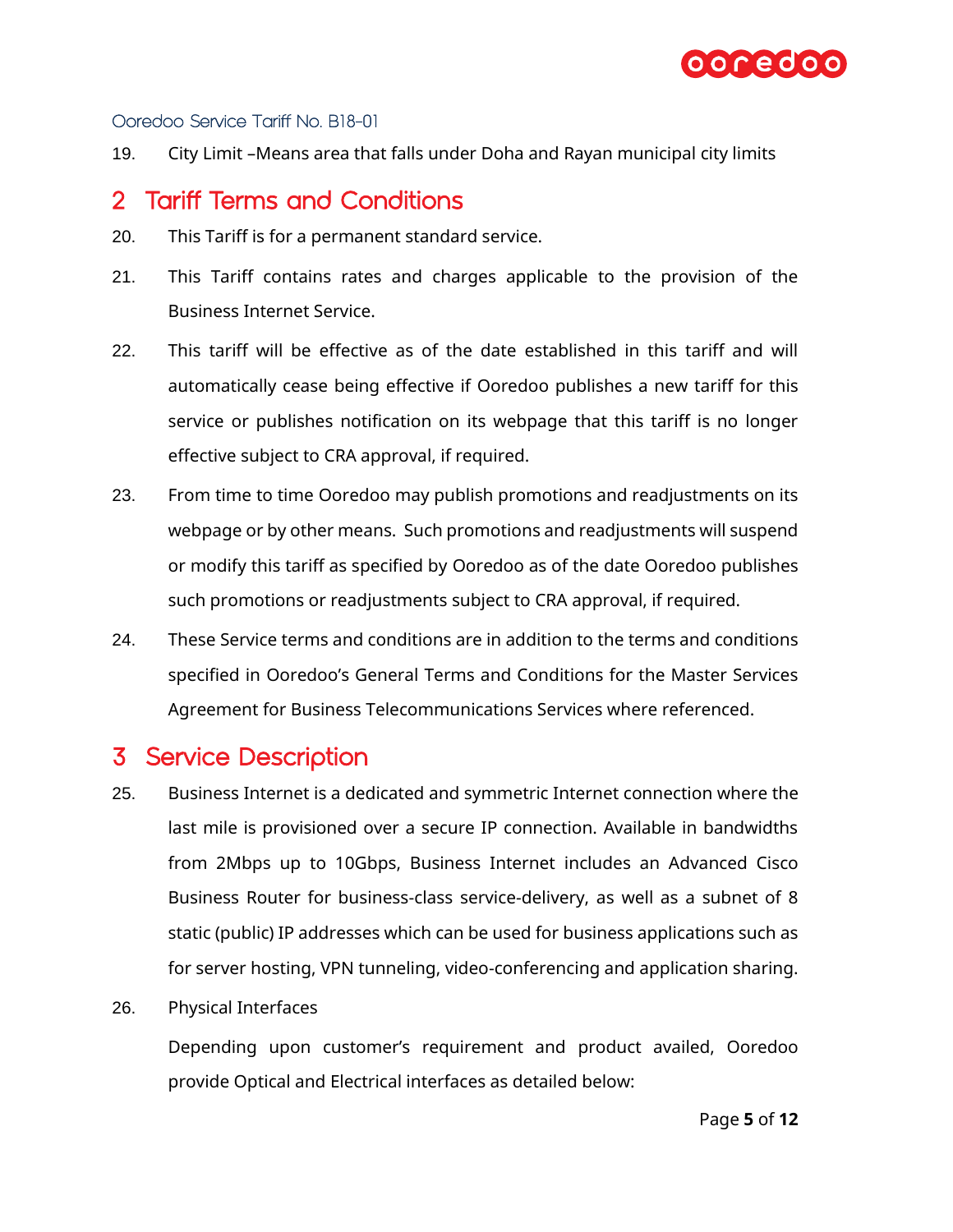

- 26.1 Optical Interfaces: Ooredoo support 100FX, 1000SX, 1000LX and 10GE interfaces. Selections of fiber type include single-mode and multi-mode. SC or LC connectors are supported
- 26.2 Electrical Interfaces: Ooredoo support 1000BT interfaces. Handoff are via an RJ-45 jack. Customer cable type should be minimum 5or Cat 5e or Cat 6.

# <span id="page-5-0"></span>4 Business Internet Service

- <span id="page-5-1"></span>4.1 Service Feature
- 27. Business Internet is a dedicated and symmetric Internet connection where the last mile is provisioned over a secure IP connection. Available in bandwidths from 2 Mbps up to 10Gbps, Business Internet includes an Advanced Cisco Business Router for business-class service-delivery, as well as a subnet of 8 static (public) IP addresses which can be used for business applications such as for server hosting, VPN tunneling, video-conferencing and application sharing.

## <span id="page-5-2"></span>4.2 Charging

| <b>Speed</b> | <b>Installation Fee</b><br><b>Monthly Recurring Charges (MRC)</b> |        |
|--------------|-------------------------------------------------------------------|--------|
|              | QAR                                                               | QAR    |
| 2 Mbps       | 3,000                                                             | 9,750  |
| 5 Mbps       | 9,500                                                             | 13,250 |
| 10 Mbps      | 9,500                                                             | 14,000 |
| 15 Mbps      | 9,500                                                             | 17,900 |
| 25 Mbps      | 9,500                                                             | 24,950 |
| 40 Mbps      | 9,500                                                             | 31,900 |
| 50 Mbps      | 9,500                                                             | 35,000 |
| 60 Mbps      | 9,500                                                             | 39,500 |
| 100 Mbps     | 9,500                                                             | 45,500 |
| 125 Mbps     | 9,500                                                             | 56,500 |
| 175 Mbps     | 9,500                                                             | 69,750 |

28. Business Internet standard service charges are set out below: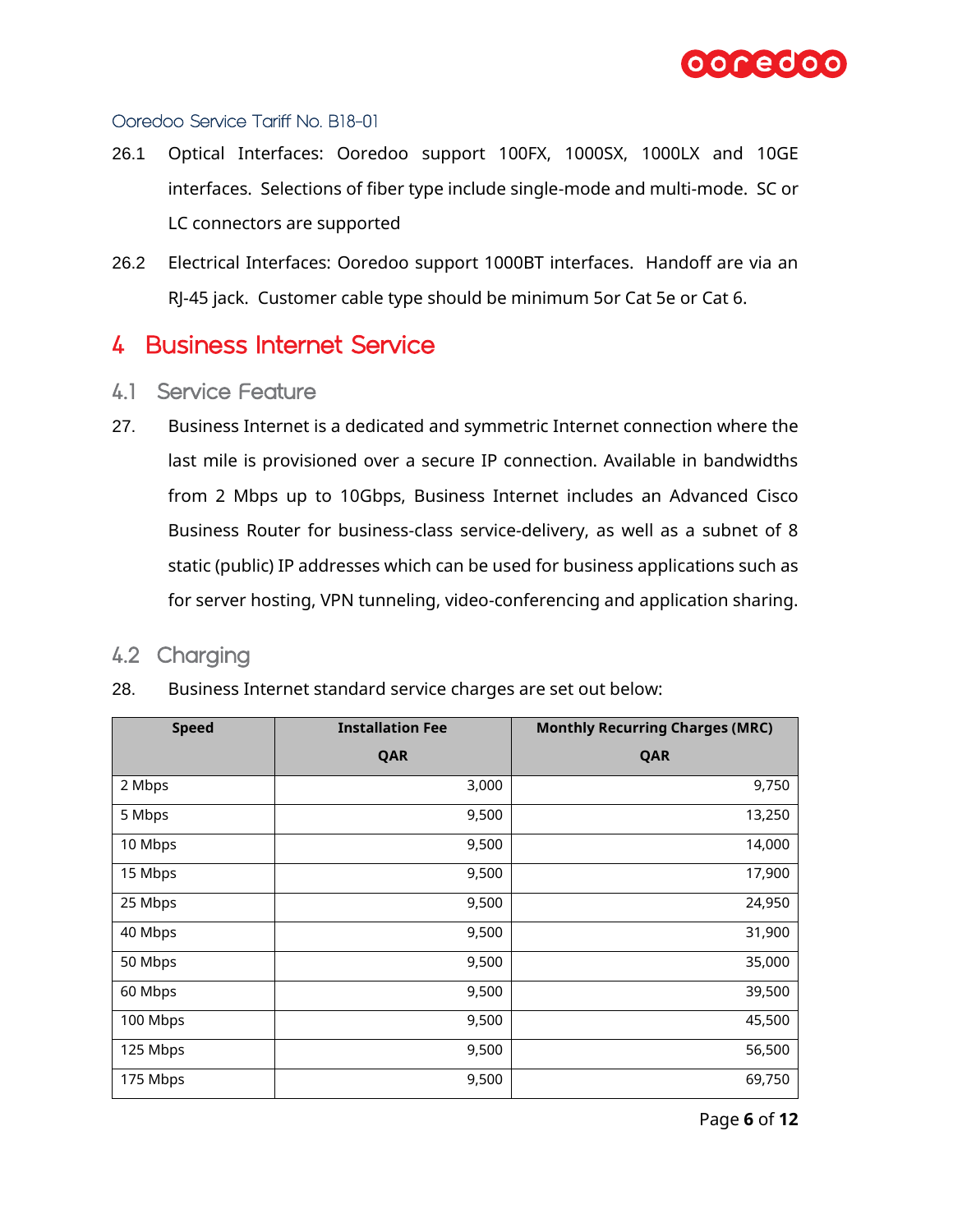

| <b>Speed</b> | <b>Installation Fee</b> | <b>Monthly Recurring Charges (MRC)</b> |  |
|--------------|-------------------------|----------------------------------------|--|
|              | QAR                     | QAR                                    |  |
| 250 Mbps     | 9,500                   | 83,750                                 |  |
| 350 Mbps     | 9,500                   | 92,500                                 |  |
| 500 Mbps     | 9,500                   | 100,000                                |  |
| 1 Gbps       | 9,500                   | 131,500                                |  |
| 2 Gbps       | 9,500                   | 164,000                                |  |
| 3 Gbps       | 9,500                   | 205,000                                |  |
| 4 Gbps       | 9,500                   | 256,000                                |  |
| 5 Gbps       | 9,500                   | 300,000                                |  |
| 10 Gbps      | 9,500                   | 450,000                                |  |

### *Table 1 Charges*

29. Ooredoo may offer up to 20% discount on the products or services from time to time on the permanent or promotional basis as per the Article 3.9 of the Retail Tariff Instructions (RTI).

## <span id="page-6-0"></span>4.3 Upgrade/Downgrade Policy

- 30. A Subscriber upgrading or downgrading between packages will do so without paying any extra charge. A Logical upgrade that doesn't require any physical installation will not incur a new term or minimum service period. However, a new term would commence for changes where a new physical installation is required.
- <span id="page-6-1"></span>4.4 Equipment Charges
- 31. Ooredoo will provide any customer premises equipment necessary for the provision of service free of charge.
- <span id="page-6-2"></span>4.5 Change of Location
- 32. Subject to feasibility, a Subscriber may change the location where the Service is provided and applicable installation fee as per paragraph [4.2.](#page-5-2)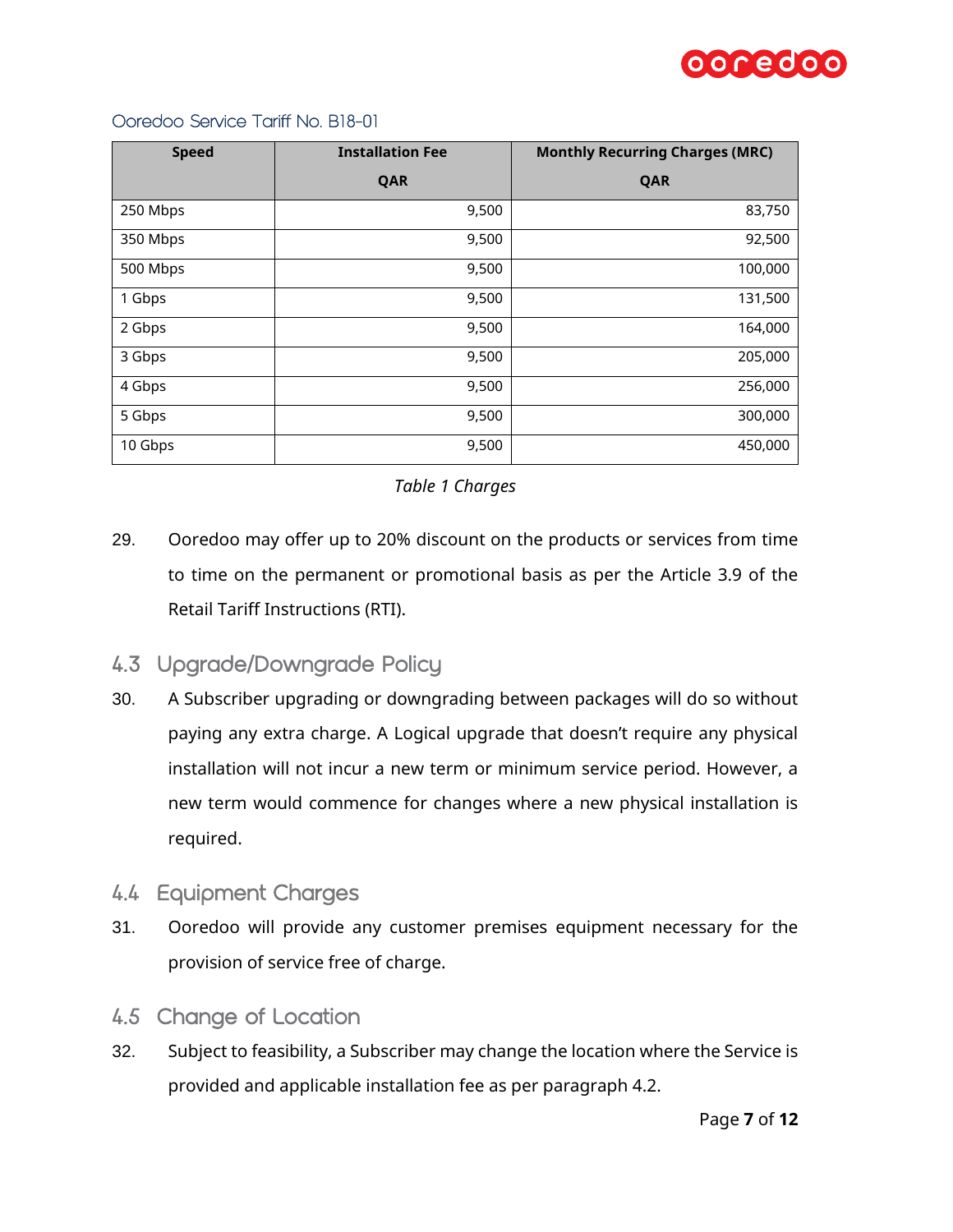

### <span id="page-7-0"></span>4.6 Additional Charges

- 33. Following a feasibility study of the Subscriber site, a Subscriber will be notified of any applicable additional installation fees due to the particular features of the Subscriber's site(s), such as civil works required due to distance between Subscriber site.
- <span id="page-7-1"></span>4.7 Optional Add On: Burstable Business Internet
- 34. Description

Ooredoo offers a usage based Burstable Business Internet for customers having bursty traffic patterns. This option allows customer committing to a fixed capacity and have option to burst up to the port speed, or to an agreed pre-set rate limit. Customer opting for the Burstable Business Internet are provided with an Ethernet port capable of supporting burst. Subscribers to any Business Internet service products above 2Mbps can subscribe to a burstable Business Internet plan.

35. Charging

Burstable Business Internet has two charging elements; fixed port bandwidth and burst. The fixed port is charged for the committed capacity as per [4.2.](#page-5-2) The 'burst' is charged based upon 95th percentile billing where incremental usage above the subscribed bandwidth is billed at the unit rate equivalent to the subscribed bandwidth.

- <span id="page-7-2"></span>4.8 Optional Add On: Service Level Agreement
- 36. Description

A Subscriber may enter into a Service Level Agreement which defines service and support levels provided by Ooredoo to the Subscriber for Business Internet A Subscriber may enter into one of the following SLA's;

36.1 First Class SLA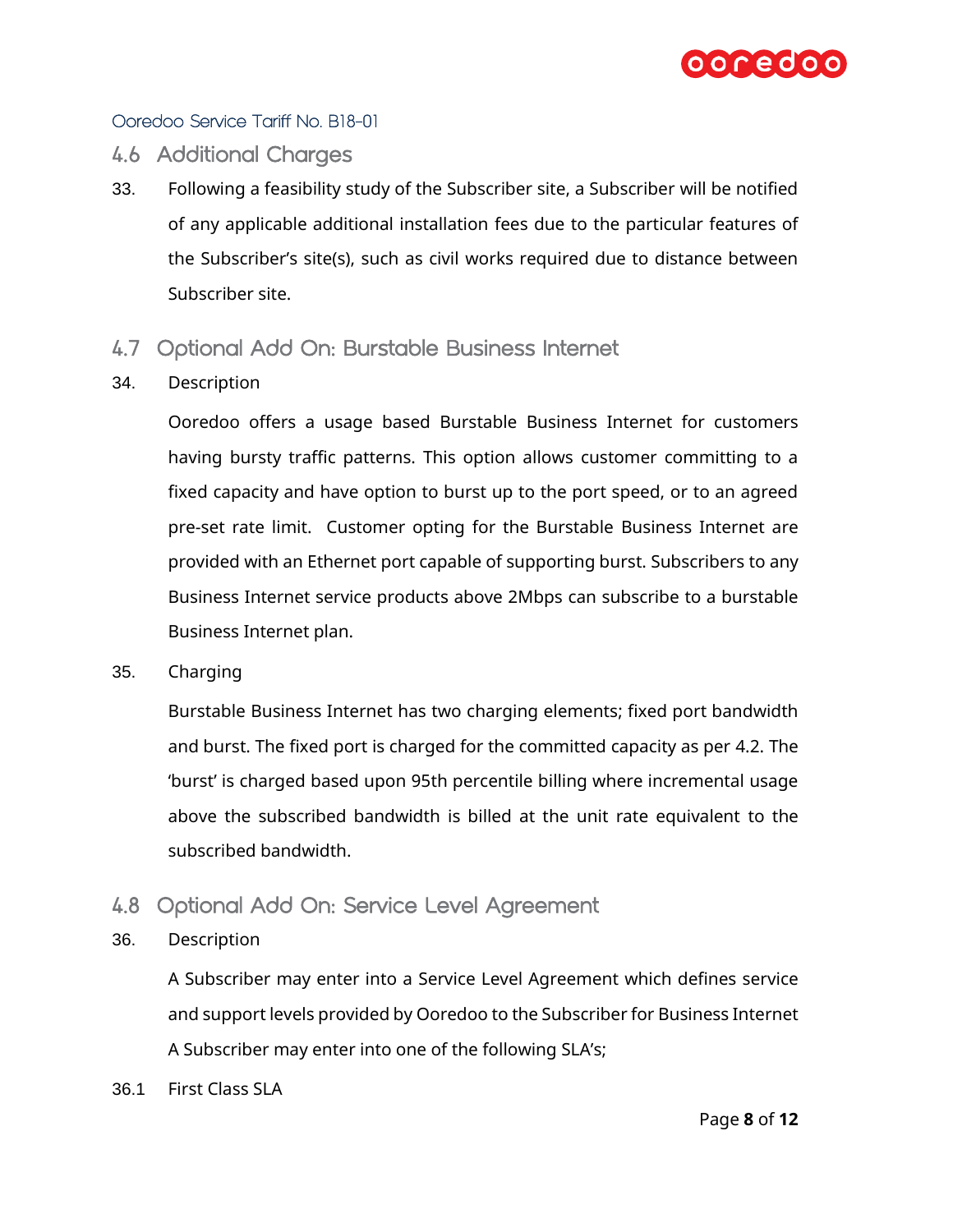

First Class SLA is offered with more stringent objectives and comprehensive parameters. First Class SLA is a premium service wherein Ooredoo guarantee the high availability by ensuring the redundancy and diversity as package solution.

36.2 Business Class SLA

Business class SLA option where in the objectives are defined for selective key parameters like availability of the Business Internet.

- <span id="page-8-0"></span>4.9 SLA Features and Charges
- 37. Ooredoo Service Level Agreement provide commitment on various performance, availability, reliability and incident management parameters which differ on the type of SLA Package as per the table below.

| <b>Service</b><br><b>Domain</b>                                                                                                                                                                           | <b>SLA Parameter</b>                                          | <b>Applicability</b><br><b>Business Class</b> | <b>Applicability</b><br><b>First Class</b> |
|-----------------------------------------------------------------------------------------------------------------------------------------------------------------------------------------------------------|---------------------------------------------------------------|-----------------------------------------------|--------------------------------------------|
| Availability                                                                                                                                                                                              | End to End Client Network<br>Availability                     | 99.0%                                         | 99.5%                                      |
| Incident Management                                                                                                                                                                                       | Average Response Time - All<br>Faults                         | 1 hour                                        | 30 minutes                                 |
| Incident Management                                                                                                                                                                                       | Average MTTR - P1 Incidents<br>(within city limit)<br>8 hours |                                               | 4 hours                                    |
| Incident Management                                                                                                                                                                                       | Average MTTR - P1 Incidents<br>(outside city limit)           | 12 hours                                      | 8 hours                                    |
| <b>Incident Management</b>                                                                                                                                                                                | Average MTTR - P2 Incidents                                   | 12 hours                                      | 8 hours                                    |
| Reliability<br>Average MTBF                                                                                                                                                                               |                                                               | $\boldsymbol{\mathsf{x}}$                     | 15 days                                    |
| Performance*                                                                                                                                                                                              | HTTP Response Time*                                           | $\boldsymbol{\mathsf{x}}$                     | 50 ms                                      |
| $\boldsymbol{\mathsf{x}}$<br>DNS Response Time *<br>Performance*<br>0.5%<br>* Performance parameter commitment may not be applicable when the diversity is on wireless media such as 3G etc. The customer |                                                               |                                               |                                            |
| will be clearly informed if the diversity is supplied via wireless media.                                                                                                                                 |                                                               |                                               |                                            |

*Table 2 SLA Features*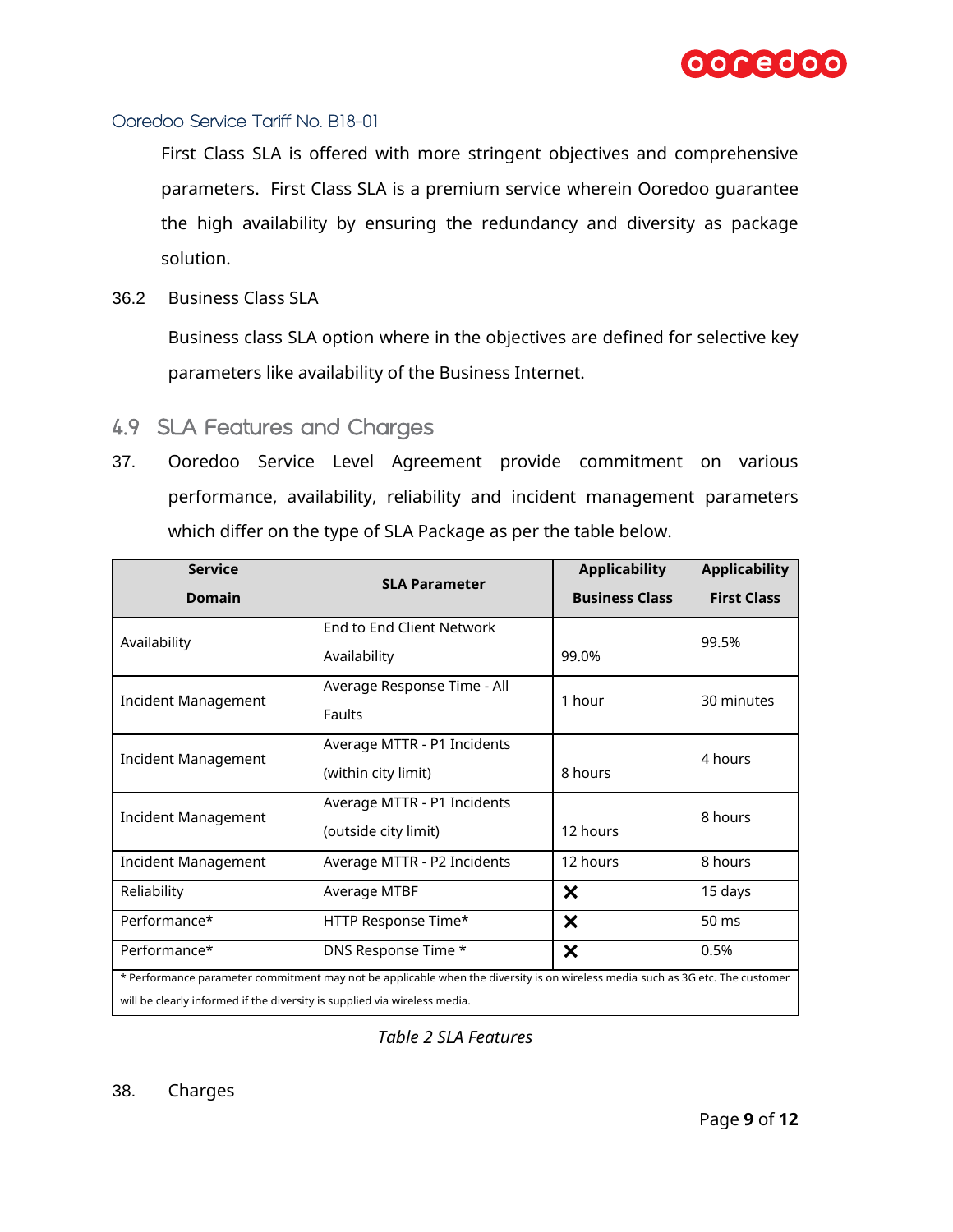

| <b>Product</b>           | <b>Business Class SLA</b>         | <b>First Class SLA</b>                |  |
|--------------------------|-----------------------------------|---------------------------------------|--|
| <b>Business Internet</b> | This would be included within the | 40% of the applicable monthly fee (as |  |
| (Internet VPN)           | commercials for the Business      | per paragraph 4.2)                    |  |
|                          | Internet offering                 |                                       |  |

Customers are charged an additional monthly fee:



# <span id="page-9-0"></span>5 Service Provider obligations

- 39. Commencement of Service: The service shall commence from the date of activation of service.
- 40. Responsibility for service: Ooredoo is responsible for service only up to the Customer Premises Equipment and shall not be responsible for any quality of service, continuity of service or other matters impacted by subscriber cabling, equipment or other facilities (not provided by Ooredoo) beyond this point.
- 41. Service Provisioning Time: If the customer location is feasible from a network perspective, Ooredoo endeavor to provision the services within a lead time of 4-6 week from the date of release of Purchase Order.
- 42. Service availability and limits: Certain factors, such as network changes, traffic volume, transmission limits, service outages, technical limitations, signal strength, customer device, terrain, structures, weather, or other conditions that may arise from time to time, may interfere with actual service quality and availability. Business Internet may not be available in the subscriber's area, their specific location or may not be compatible with their specific landline connection.

# <span id="page-9-1"></span>6 Subscriber obligations

43. Installation Requirements: In order for the business internet service to be delivered, customers are required to provide a secure, air-conditioned space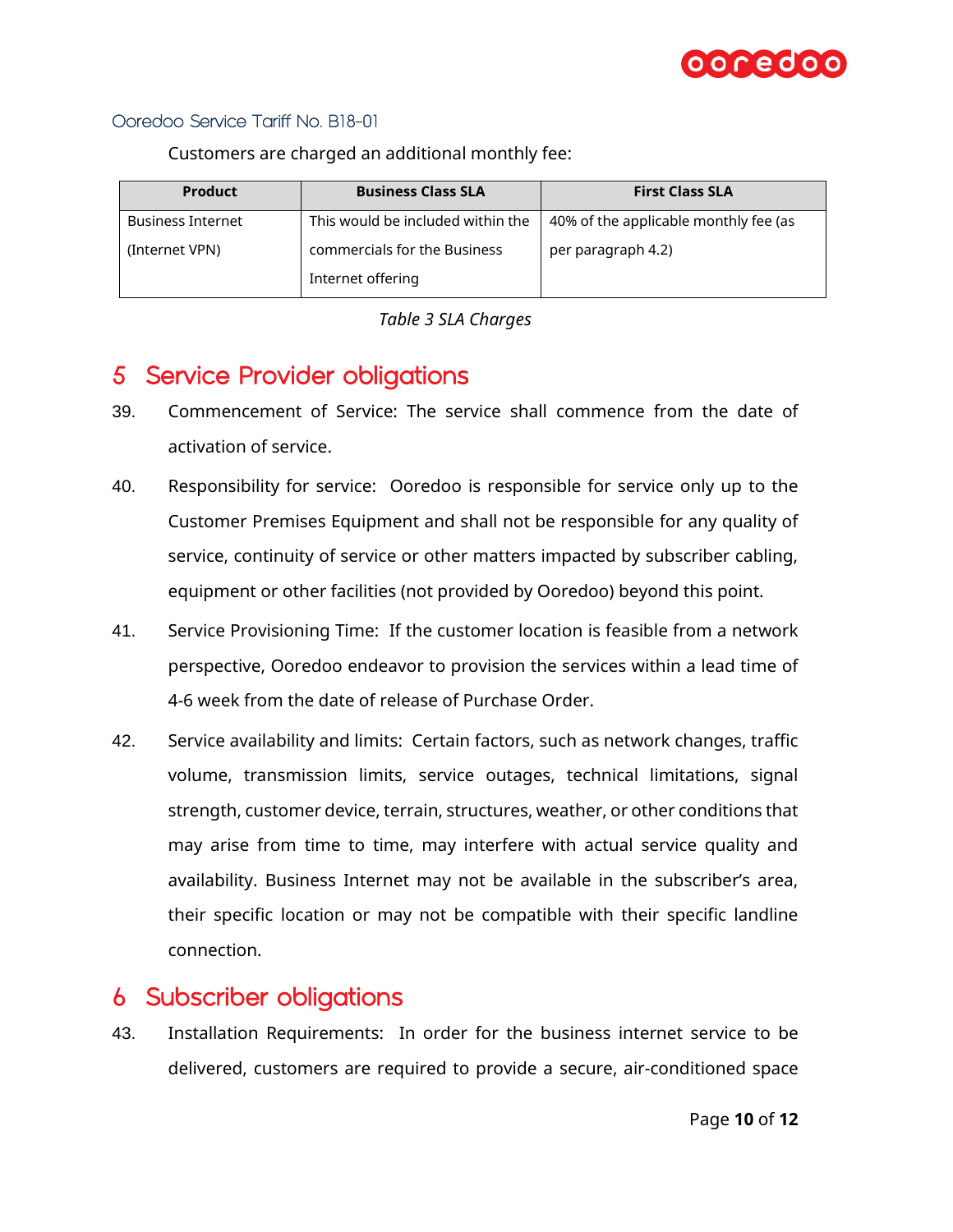

within their premises, with a power source within 2 meters of the equipment to be installed by Ooredoo. The Subscriber should ensure that Category 5 Cable (Cat5) or higher is installed at the customer's premises and that a suitable airconditioned location is provided for the 'Business Internet' service.

- 44. Equipment: The Subscriber shall comply with any reasonable request by Ooredoo concerning the configuration of their devices and/or the use of the service.
- 45. Equipment: Importation of suitable, type-approved equipment may be undertaken following approval by Ooredoo.
- 46. Minimum service period: The service will be provided for a minimum service period of three (3) months from the date of activation.
- 47. Cancellation: If a Subscriber terminates the contract before the end of the minimum service period term, the Subscriber will be liable to pay the full charges for remaining duration for the minimum service period.
- 48. Equipment: Importation of suitable, type-approved equipment may be undertaken following approval by Ooredoo.
- 49. Assignment of service: The subscriber undertakes to use the service personally and for their private interest, and shall not transfer the service or assign it to a third party without obtaining Ooredoo's prior written consent.
- 50. Unlicensed Services: The Subscriber may not use the Service to provide any kind of telecommunications services that require a license from CRA. Failure to comply with this provision may result in immediate cessation of service without notice.

#### **\* \* \* END OF TARIFF \* \* \***